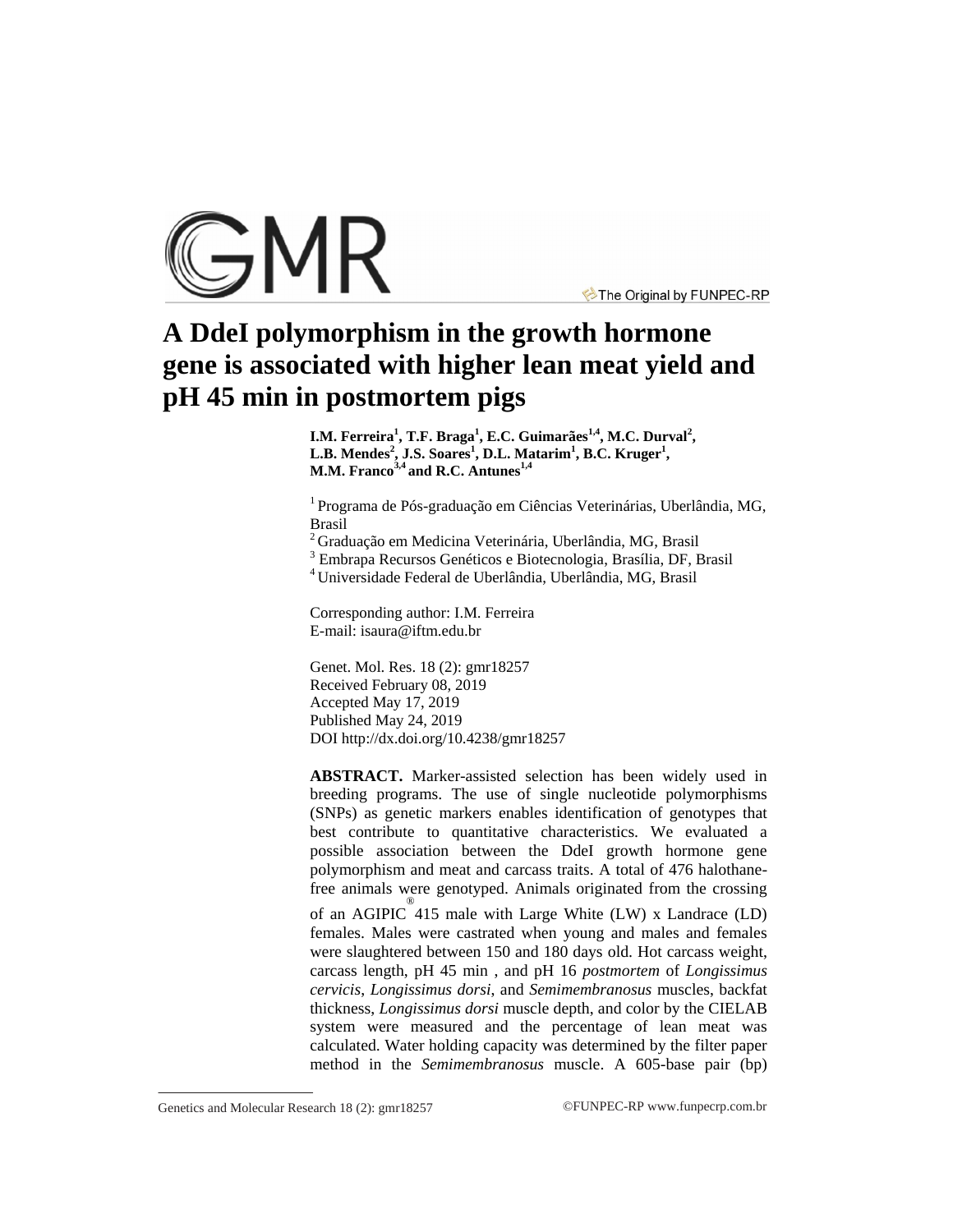#### I.M. Ferreira et al. 2

amplicon was obtained by PCR and a DdeI polymorphism was genotyped and two alleles identified, D1 with 335, 148, and 122 bp and D2 allele with 457 and 148 bp. Allele frequencies were 0.43 for D1 and 0.57 for D2. Genotypic frequencies were as follows: D1D1 (22.1%), D1D2 (49.8%), and D2D2 (28.1%). The Chi-Square test showed that the population was in Hardy-Weinberg equilibrium. The results of hot carcass weight, carcass length, pH 16 *postmortem*  of *Longissimus cervicis*, *Longissimus dorsi*, and *Semimembranosus*  muscles, backfat thickness, *Longissimus dorsi* muscle depth, color and water holding capacity did not differ significantly among the genotypes. The DdeI SNP was associated with lean meat percentage and pH at 45 min posmortem in the *Longissimus cervicis* muscle; properties that are important for the commercialization of fresh meat as well as processed products.

**Key words:** Single nucleotide polymorphism; Growth Hormone; Carcass traits; Meat quality; Swine

# **INTRODUCTION**

Analysis of pork quality considers cultural, sensorial, nutritional, and hygienic properties, economic issues, improvement in *ante* and *postmortem* handling, technological processes, and genetic variables (Rosenvald and Andersen*,* 2003; Joo et al., 2013; Pena et al., 2016). However, to meet the need for increased production and improve carcass and meat quality, producers and the swine processing industry have begun using molecular techniques. With the information obtained by DNA analyses, it is possible to select genes that significantly affect production, enabling the use of marker-assisted selection (Samarai and Al-Kazaz, 2015; Pena et al., 2016). Many genes known to affect carcass and meat quality have been mapped in swine, among which porcine growth hormone (pGH) is especially important.

pGH has more than 300 functions (Waters et al., 2006); it is involved in the growth of skeletal muscles, bone, and adipose tissue (Parr et al., 2016; Lan et al., 2018) and stimulates the production of insulin-like growth factor 1 in the liver (Cheng et al., 2016). Studies to improve meat quality and performance characteristics with variants of the pGH gene were described by Schellander et al. (1994); Knorr et al. (1997); Cheng et al. (2000); Song et al. (2003); Franco et al. (2008); Bižienė et al. (2011); and Lyubov et al. (2016).

The allelic frequencies of pGH polymorphism between breeds may not be the same, because these populations undergo different selection pressures, for distinct characteristics, such as carcass quality and meat. 'For example, Wenjun et al. (2003) found that European breeds had high B allele frequencies, whereas Chinese native breeds showed high frequencies of the A allele for the ApaI in a study of pGH gene polymorphism. Franco et al. (2005) observed that the D1D2 genotype was associated with a higher percentage of lean meat and lower backfat thickness in a Landrace swine population. Carcass length was related to the pGH/DdeI polymorphism in Large White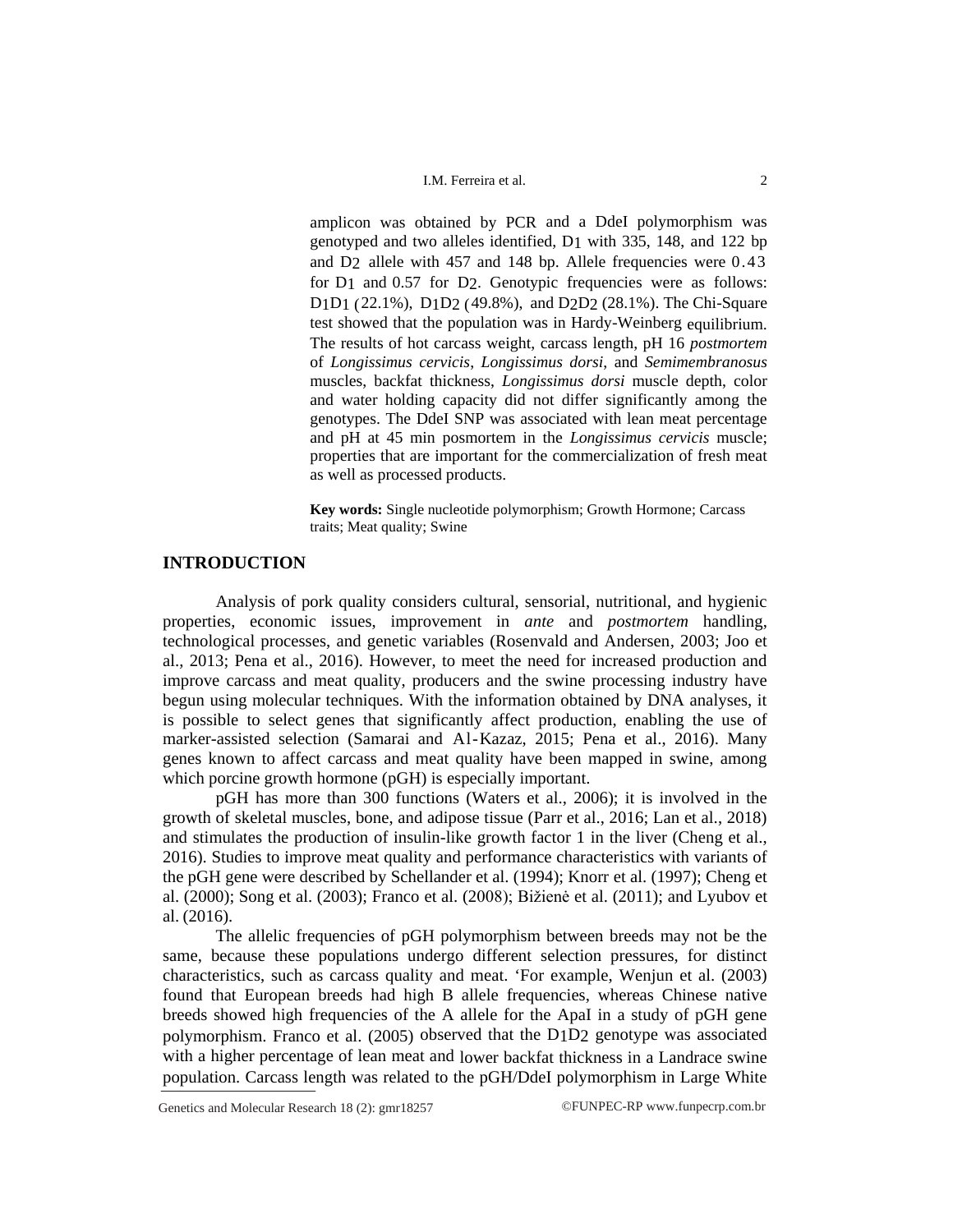swine (Putnová et al., 2001). However, Rybarczyk et al. (2007) observed no relationship between the identified pGH genotypes with the MspI, HaeII, CfoI, and ApaI enzymes with carcass and meat quality. Additionally, Casas-Carrillo et al. (1997) did not detect an association between pGH/DdeI and pGH/HaeII gene polymorphisms with carcass and meat quality determined based on pH.

The aim of this study was to evaluate the association between the DdeI polymorphism in the pGH gene with meat quality and carcass traits in a crossbred population of pigs.

#### **MATERIAL AND METHODS**

#### **Samples**

A total of 476 left half carcasses from 150 to 180 days-old female and castrated male pigs from a commercial cross (AGIPIC  $\overset{\circ}{\phantom{0}}$  415 males  $\times$  LW and LD females) were used. All animals were halothane-free and were raised under the same conditions and from two commercial farms. Animals were shipped and transported in accordance with animal welfare standards and slaughtered in a local slaughterhouse according to the Brazilian legislation.

## **Carcass traits and meat quality**

Temperature and pH were measured at two time points (45 min and  $16 \pm 3$  h *postmortem*) in the *Semimembranosus* (SM), *Longissimus dorsi* (LD), and *Longissimus cervicis* (LC) muscles using a portable pH meter (model 205, brand Testo, West Chester, PA, USA) with digital identification and automatic temperature compensation. Carcass length (CL) was measured in the still hot half carcasses, considering as the initial point of measurement the ventral skull edge of the Atlas and end point the cranial edge of the pubic symphysis, according to the Brazilian carcass evaluation method (ABCS, 1973), using a precision measuring tape with 0.05 cm increments. Data of color was obtained on the SM and LC muscles using the Delta Vista<sup>®</sup> portable spectrophotometer (GE Healthcare, Little Chalfont, UK) at  $16 \pm 3$  h *postmortem*, where  $L^*$  corresponds to the flesh luminosity,  $a^*$  to the red content, and  $b^*$  to the yellow content, according to the CIELAB system. Weight of the hot carcass was obtained before being placed in the cold chamber and the cold weight was determined after 16 ±3 Backfat thickness (BT) was measured between the last lumbar vertebra and first sacral vertebra in the median sagittal plane using a caliper. The *Longissimus dorsi* depth (LDD) and backfat depth (BD) were determined at the last lumbar vertebra, perpendicularly to the dorsal-lumbar line, at 6 cm from the vertebral column with a caliper. All measurements were performed on cold carcass. To calculate the percentage of lean meat (LM), the equation described by Antunes was used (2018), as follow: Lean meat yield  $(\%)=67,31240-0,47691\times$  backfat thickness

The water holding capacity (WHC) was measured using a modified compression method described by Grau and Hamm (1953) in the *Semimembranosus*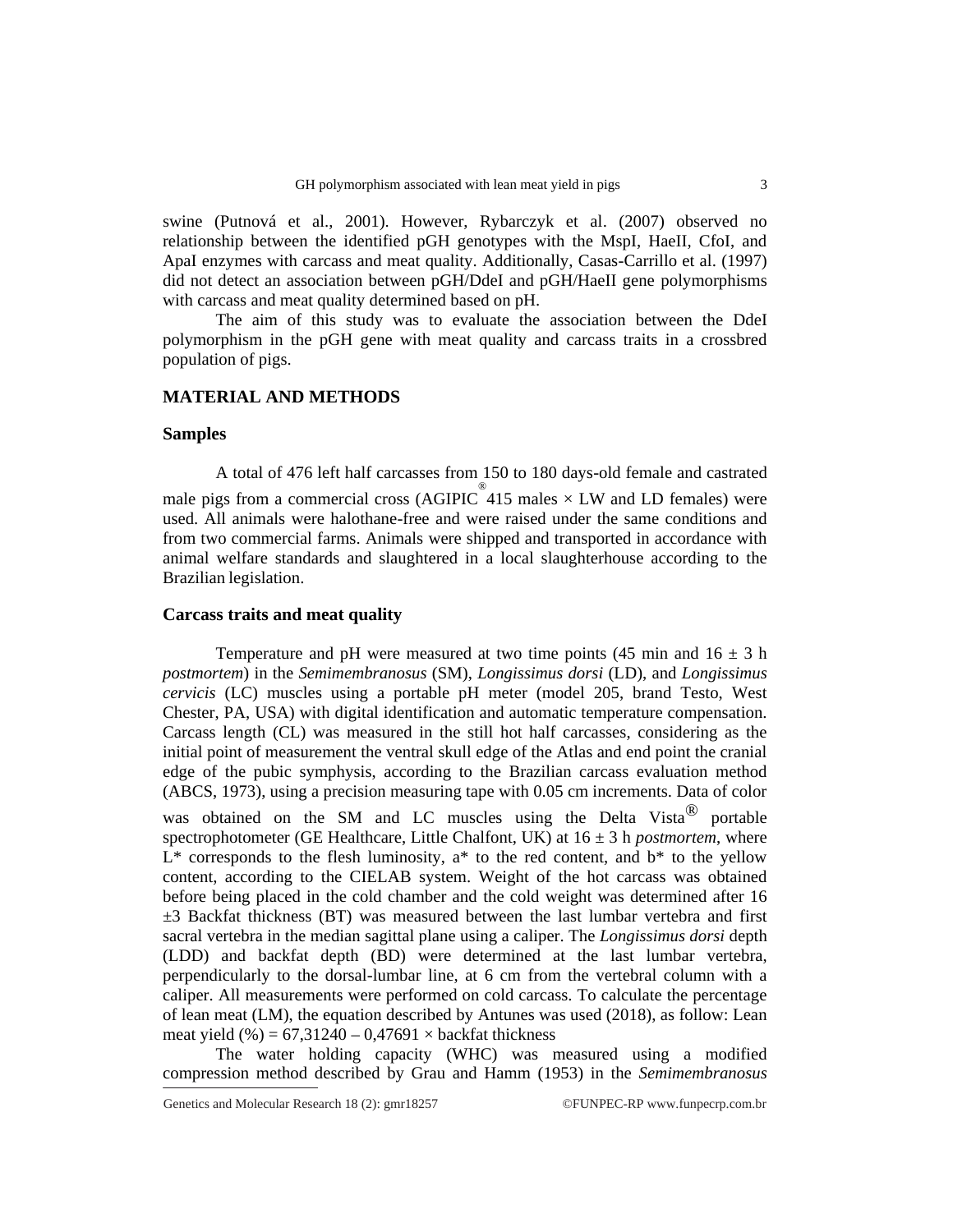#### I.M. Ferreira et al. 4

muscle. This procedure was performed in duplicate. Next, the liquid and meat areas were photographed and processed with the ImageJ  $1.8^{\circledR}$  image analysis tool (NIH, Bethesda, MD, USA). The WHC was expressed as the ratio of the compressed area of the meat divided by the exudate area in the filter paper.

## **Molecular analyses**

Samples of the SM muscle were collected and stored in sterile plastic tubes at - 80 $^{\circ}$ C until processing. To isolate the genomic DNA, the PureLink<sup>®</sup> Genomic Kit (Invitrogen, Carlsbad, CA, USA) was used according to the manufacturer's recommendations. The NanoDrop<sup>®</sup> ND-1000 spectrophotometer (Waltham, MA, USA) was used for DNA quantification. For genotyping, a pair of primers was used (forward 5′ TTATCCATTAGCACATGCCTGCCAG 3′ and the reverse 5′ CTGGGGAGTTACAAACTCCTT 3′ (Genbank Accession number: M17704)), as designed by Larsen and Nielsen (1993) to amplify a region of 605 bp. PCR was performed in a final volume of 20  $\mu$ L. Each reaction contained the following: 1X buffer, 2 mM of MgCl<sub>2</sub>, 0.4 mM dNTPs, 7.5 x  $10^{-6}$  $\mu$ M each primer (forward and reverse), 1 U of Taq polymerase, genomic DNA  $(50 - 200)$  ng), and ultrapure water to the final volume. The thermocycler conditions were as follows: initial denaturation at 95°C for 3 min, 35 cycles at 95°C for 45 s, 61°C for 40 s, 76°C for 1 min, and final extension at 76°C for 4 min. After amplification, 5 μL of the PCR product was added to 2 μL of loading buffer and applied to a 2.0% agarose gel for electrophoresis. The amplicon of 605-bp of length was confirmed under UV light and photodocumented. The remaining 15 μL was digested with 3 U of the restriction enzyme DdeI overnight at 37°C. After digestion, 3 μL of loading buffer was added to each sample and applied to a 2.5% agarose gel and stained with ethidium bromide, which was visualized under UV light and photodocumented. For the GH gene after digestion of the samples, two alleles were obtained: D1 with fragments of 335, 148, and 122 bp and D2 with 457 and 148 bp.

## **Statistical analysis**

Allele frequencies were calculated by simple allele counting (Falconer; Mackay, 2012).Chi-square test was used to determine if the frequencies were in Hardy-Weinberg equilibrium. To test the association between genotypes and carcass and meat quality traits, the partial quantile covariate was used; analysis of equality of variances by the Levene test and a normality test of the residues in the analysis of variance mathematical model were performed. Considering that data do not show normality, the Kruskal Wallis test was performed. Farm was initially considered in the statistical model, but as the result was not significant, it was removed as an effect in the analysis. The data were analyzed using SPSS software (SPSS, Inc., Chicago, IL, USA).

Genetics and Molecular Research 18 (2): gmr18257 ©FUNPEC-RP [www.funpecrp.com.br](http://www.funpecrp.com.br)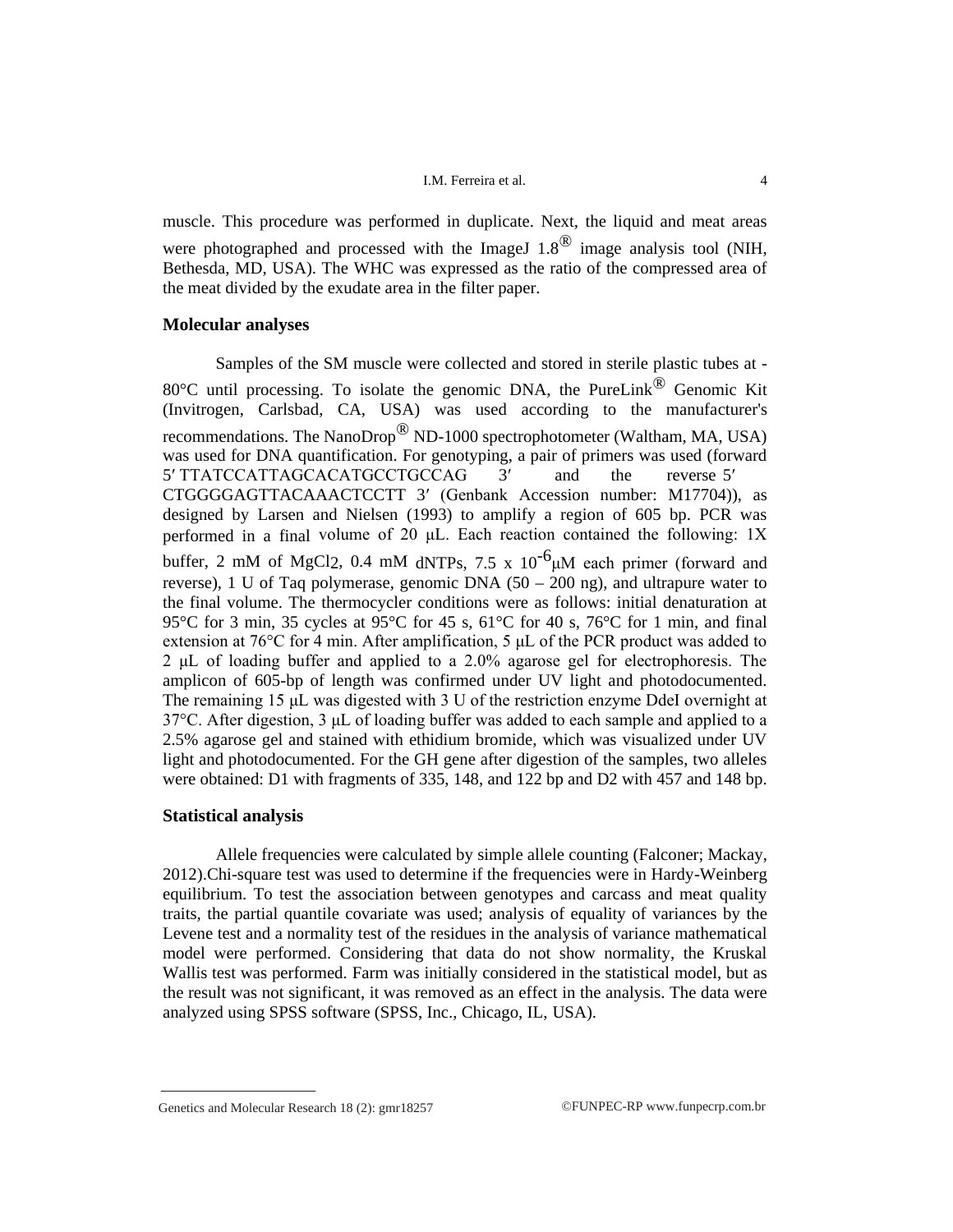# **RESULTS**

DdeI restriction enzyme digestion of the 605-bp PCR amplicon revealed two alleles: *D*1(335, 148, and 122 bp) and *D*2 (457 and 148 bp) (Figure 1).



**Figure 1.** DdeI polymorphism in the growth hormone gene detected by PCR-RFLP. PCR products were run in a 2.5% agarose gel. Lane 1: 1 Kb DNA ladder (Invitrogen); lanes 2 and 4: D1D2, genotype lanes 3 and 5: genotype: D1D1 genotype and lane 6 D2D2 genotype. bp – base pairs.

Table 1 shows genotypic and allelic frequencies of Gh DdeI polymorphism. Chi-square test ( $\chi^2$  = 4.97; P < 0.05) indicated that the observed and expected frequencies of the pGH/DdeI genotypes were in Hardy-Weinberg equilibrium.

**Table 1.** Genotypic and allelic frequencies of the DdeI pGH gene polymorphism.

| Genotype pGH /DdeI | <b>Observed</b><br>Frequency $(\% )$ | Observed<br>Frequency $(% )$ | <b>Expected Frequency</b><br>(%) | Allele $D_1$ (%) | Allele $D_2$ (%) |
|--------------------|--------------------------------------|------------------------------|----------------------------------|------------------|------------------|
| $D_1D_1$           | 93                                   | 19.5                         | 22.1                             |                  |                  |
| $D_1D_2$           | 262                                  | 54.8                         | 49.8                             |                  | 53               |
| $D_2D_2$           | 122                                  | 25.0                         | 28.1                             |                  |                  |

Data on meat quality and carcass traits according to the genotypic effect of the pGH/DdeI gene are shown in Table 2.

Genetics and Molecular Research 18 (2): gmr18257 ©FUNPEC-RP [www.funpecrp.com.br](http://www.funpecrp.com.br)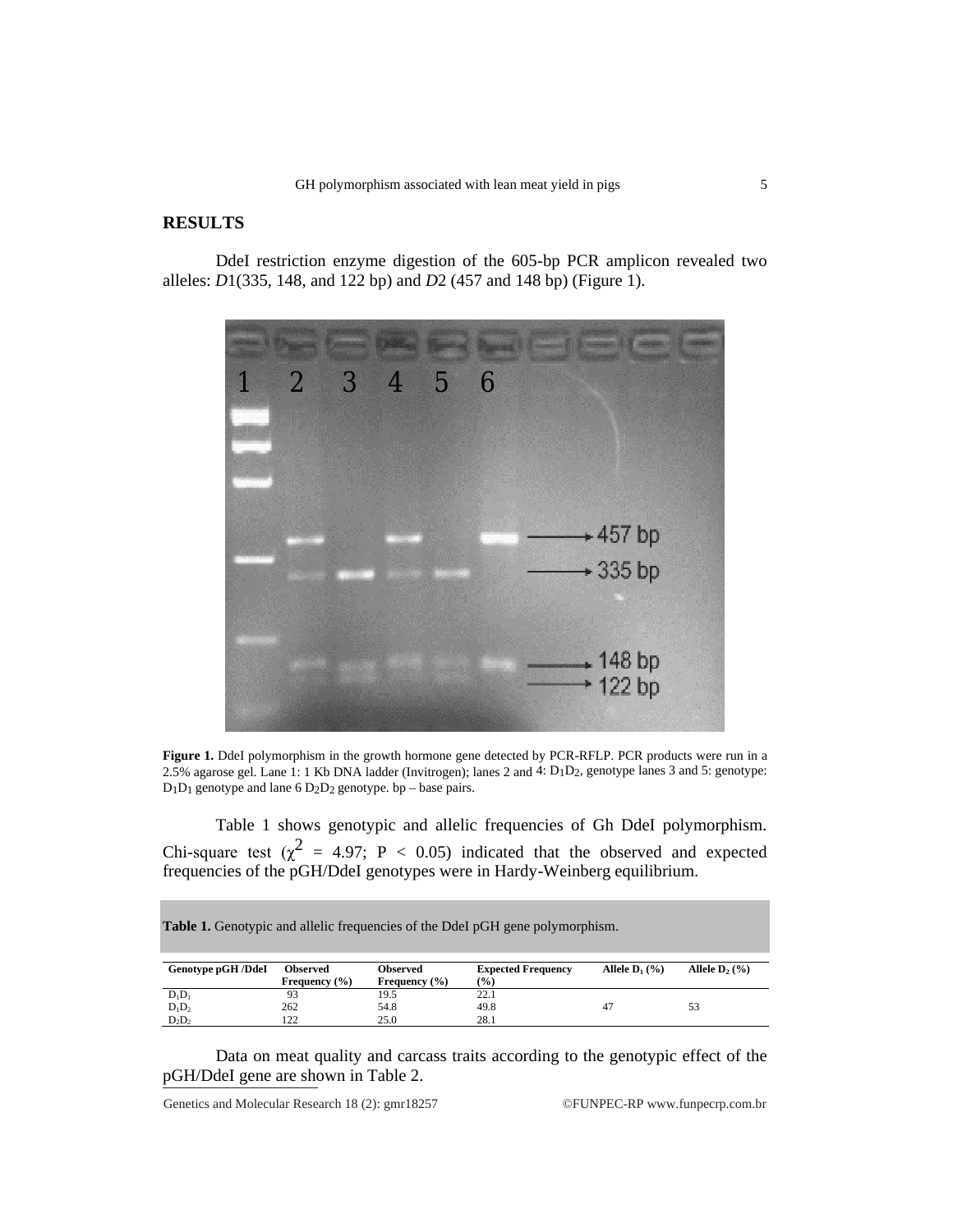**Table 2.** Meat quality and carcass traits according to the pGH genotypes.

|                  | $D_1D_1$          |           | D1D2               |           | D2D2               |           |  |
|------------------|-------------------|-----------|--------------------|-----------|--------------------|-----------|--|
| <b>Variables</b> | Mean              | <b>SD</b> | Mean               | <b>SD</b> | Mean               | <b>SD</b> |  |
| <b>HCW</b>       | $79.72^a$         | 11.2      | 83.27 <sup>a</sup> | 10.66     | $82.12^a$          | 10.87     |  |
| % LM             | $61.60^a$         | 2.78      | $62.80^a$          | 2.24      | $63.13^{b}$        | 2.34      |  |
| $CL$ (cm)        | $93.70^a$         | 4.38      | $94.63^{ab}$       | 3.89      | 94.16 <sup>a</sup> | 4.73      |  |
| $BT$ (mm)        | $8.95^{\circ}$    | 4.80      | $10.14^a$          | 5.15      | $9.52^{\rm a}$     | 5.25      |  |
| BD (mm)          | $18.65^{\circ}$   | 6.48      | $19.41^a$          | 6.14      | $18.10^{a}$        | 7.47      |  |
| pH45 LC          | 6.51 <sup>a</sup> | 0.25      | $6.45^{ab}$        | 0.26      | $6.43^b$           | 0.26      |  |
| pH45LD           | $6.63^{a}$        | 0.26      | 6.60 <sup>a</sup>  | 0.31      | 6.60 <sup>a</sup>  | 0.33      |  |
| pH45 SM          | $6.59^{a}$        | 0.49      | $6.62^{\rm a}$     | 0.31      | $6.63^{a}$         | 0.31      |  |
| $°C$ 45'-LD      | $31.43^a$         | 4.17      | $31.33^a$          | 4.04      | $31.85^{\circ}$    | 31.85     |  |
| <b>CCW</b>       | $77.72^a$         | 10.9      | 81.1 <sup>a</sup>  | 10.43     | 80.07 <sup>a</sup> | 10.63     |  |
| $pH \pm 16$ -LC  | $6.42^{\rm a}$    | 0.54      | 6.40 <sup>a</sup>  | 0.66      | 6.51 <sup>a</sup>  | 0.48      |  |
| $pH\pm 16LD$     | $6.20^{\rm a}$    | 0.50      | $6.14^a$           | 0.56      | $6.74^{\circ}$     | 5.99      |  |
| $pH\pm 16$ SM    | 5.93 <sup>a</sup> | 0.70      | $5.96^{\circ}$     | 0.62      | 6.01 <sup>a</sup>  | 0.48      |  |
| <b>LDD</b>       | $65.82^{\circ}$   | 14.18     | $66.66^a$          | 10.70     | $66.82^{\rm a}$    | 11.25     |  |
| WHC- SM          | $0.40^{\circ}$    | 0.08      | $0.41^{\rm a}$     | 0.09      | $0.40^{\rm a}$     | 0.09      |  |
| $L^*SM$          | $38.29^{\circ}$   | 11.15     | $38.16^a$          | 8.00      | $38.74^a$          | 5.39      |  |
| Color $a^*$ SM   | $-2.22^{\rm a}$   | 1.76      | $-2.00^{\rm a}$    | 2.16      | $-2.09^{\rm a}$    | 1.99      |  |
| Color $b^*$ - SM | $5.74^{a}$        | 2.43      | $5.30^{a}$         | 1.79      | $5.33^{a}$         | 2.31      |  |

SD - Standard deviation, LC - *Longissimus cervicis*, HCW- hot carcass weight, LM - lean meat, CL - carcass length, LD - *Longissimus dorsi*, CCW - cold carcass weight, SM - *Semimembranosus* muscle, LDD - *Longissimus dorsi* depth, BT backfat thickness, BD - backfat thickness, WHC - water holding capacity, L\* - luminosity. Different letters in the same line indicate a significant difference  $(P < 0.05)$  by the Kruskal Wallis test.

#### **DISCUSSION**

Based on the  $\chi^2$  test, the population was found to be in Hardy-Weinberg equilibrium, showing allelic frequencies of  $D1 (0.47)$  and  $D2 (0.53)$ , demonstrating that in this population, this polymorphism can be used as a selection tool. Franco et al. (2001), identified the allelic and genotypic frequencies for the DdeI polymorphism in the GH gene showing allelic frequencies for Landrace (D1: 0.69 and D2: 0.31), Large White  $(D1: 0.25$  and  $D2: 0.75$ ) and Pietrain  $(D1: 0.72$  and  $D2: 0.28$ ). It is interesting to note that the frequencies of the Pietrain and Landrace breeds are close, suggesting that they may be selected for the same characteristics. Demonstrating that the genotypic frequencies of these populations were influenced by the selection of quantitative characteristics.

Kaushik et al. (2014), studying the DdeI polymorphism, found both D1 and D2 alleles. The D1 allele was most frequent in Hampshire (0.55), while D2 was found in the between Hampshire  $\times$  Ghungroo (0.6) cross.

When the GH genotypes were evaluated in this work, differences were found for lean meat characteristics, with the D2D2 genotype presenting the highest percentage. Franco et al. (2008) who concluded that there is a direct effect of the D2 allele (GH / DdeI) on pork quality. The trend toward lean meat consumption has increased the selection of animals for this characteristic.

Regarding pH45 we showed that the D2D2 animals had a lower value than the others, Kauffman (Kauffman, 1991; Ramos et al., 2009) However, pH at 45 min is not a good indicator of the final quality of the meat according to Kauffman (1991) and

Genetics and Molecular Research 18 (2): gmr18257 ©FUNPEC-RP [www.funpecrp.com.br](http://www.funpecrp.com.br)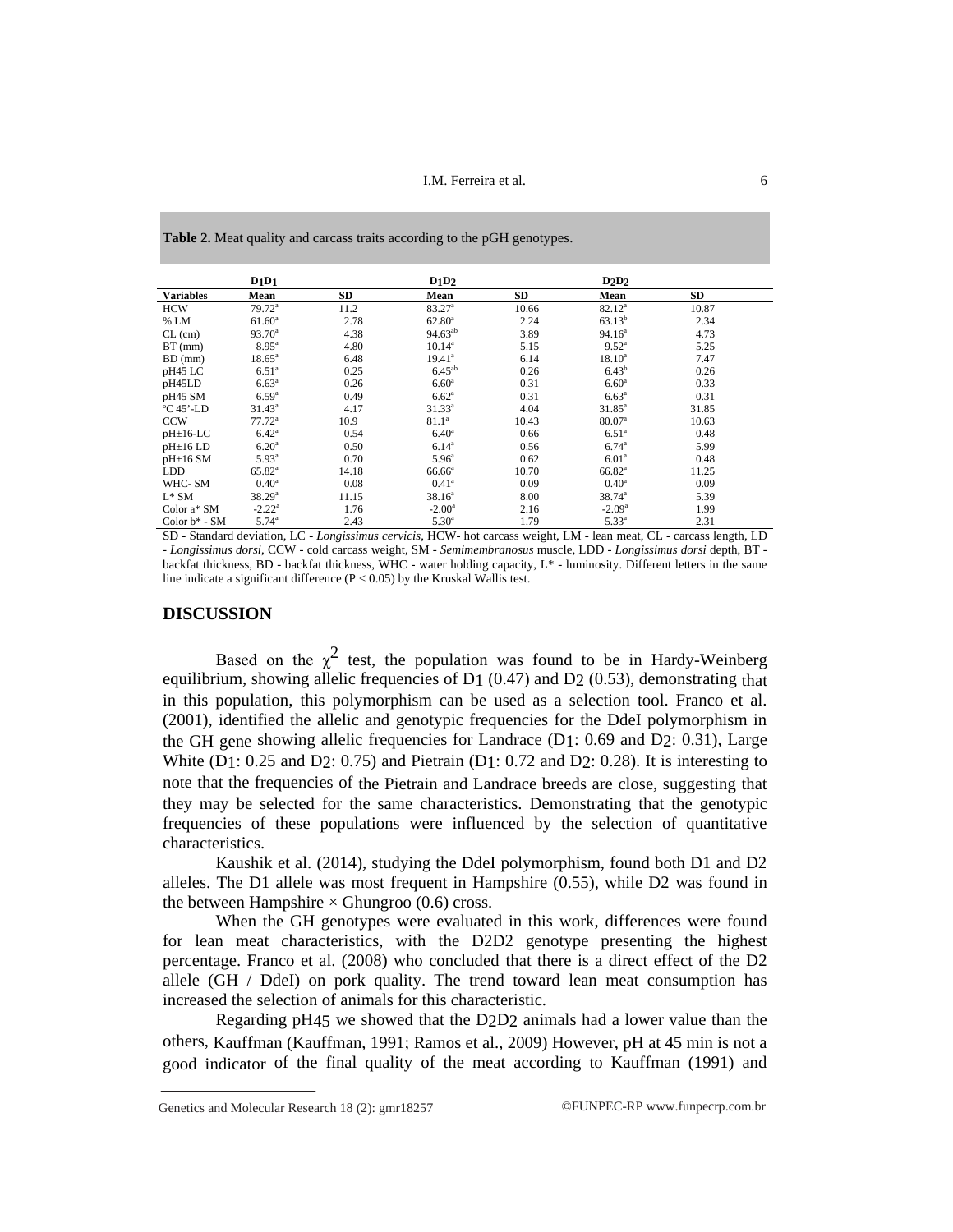Tomovic et al  $(2014)$ , pH45 <6 may be an indicator of pale, soft, and exudative meat and values above 6.3 are desirable for obtaining reddish, firm, non-exudative meat in the case of loin and leg muscles, which predominantly contain white fibers. However, the LC muscle consists predominantly of red fibers, which are an indicator of dark, firm, and dry (DFD) meat. Variations of pH45 have multifactorial causes such as the hottest season of the year, fights between animals that did not fast, and type of muscular fiber (Dalla Costa et al., 2016; Rey-Salgueiro et al., 2018). Due to these factors, the pH decline in the transformation of muscle into meat directly influences attributes such as color, WHC, softness, and flavor, according to Rübensam (2000), Ramos; Gomide (2007), and Scheffler et al. (2013); thus meat should not be classified using a single parameter. Meat, which can also be classified by the WHC as pale, soft, and exudative or as DFD, was analyzed in this study using the filter paper method for the SM muscle, which revealed no significant difference among genotypes considered normal for the muscles (Houfmann, 1982). Using the same method, Tomovic et al. (2014) showed that for the Landrace and Large White breeds WHC is influenced by the muscle type. WHC is an important attribute in the industry, as it affects the yield of processed fresh meat products.

The color of pork is influenced by multiple factors, such as feed, pre-slaughter handling, genetics, age, anatomical function of the muscle, amount of oxidative and glycolytic metabolism, mixed fibers, and sex (Kim et al., 2013; Arkfeld et al. 2017; Faucitano, 2018). A study of the color of muscles showed that the SM muscle of castrated males and females produced under the same conditions did not show differences in  $L^*$ ,  $a^*$ , and  $b^*$ , indicating no effect of sex (Overholt et al., 2016).

Some studies observed an association between variants in the pGH gene with meat quality attributes (Putnová, et al*.*, 2001; Faria et al., 2006; Bižienė et al., 2011; Lyubov, et al., 2016). Rybarczyk et al. (2007), studying four SNPs, and Kmieċ et al. (2010), evaluating the HaeII polymorphism, observed that this association was weak or non-existent for the characteristics associated with meat quality. Bižienė et al. (2018), investigated SNPs in 143 animals of five different breeds and found that GH polymorphism (M17704.1: g.316G>A) is significant for daily weight gain; the highest value was found for CC genotype pigs. They also suggested that this ranking is due to differences between races.

Balatisky et al. (2015) suggested that using pGH as a molecular marker in assisted selection is effective only in some populations. The differences are related both to the peculiarities of their specialization in genetic improvement as related to productivity and origin, due to the number of QTLs.

## **CONCLUSIONS**

The polymorphism of the pGH / DdeI gene was related to the characteristics of lean meat and pH at 45 minutes, properties that are important for the commercialization of fresh meat as well as processed products.

Genetics and Molecular Research 18 (2): gmr18257 ©FUNPEC-RP [www.funpecrp.com.br](http://www.funpecrp.com.br)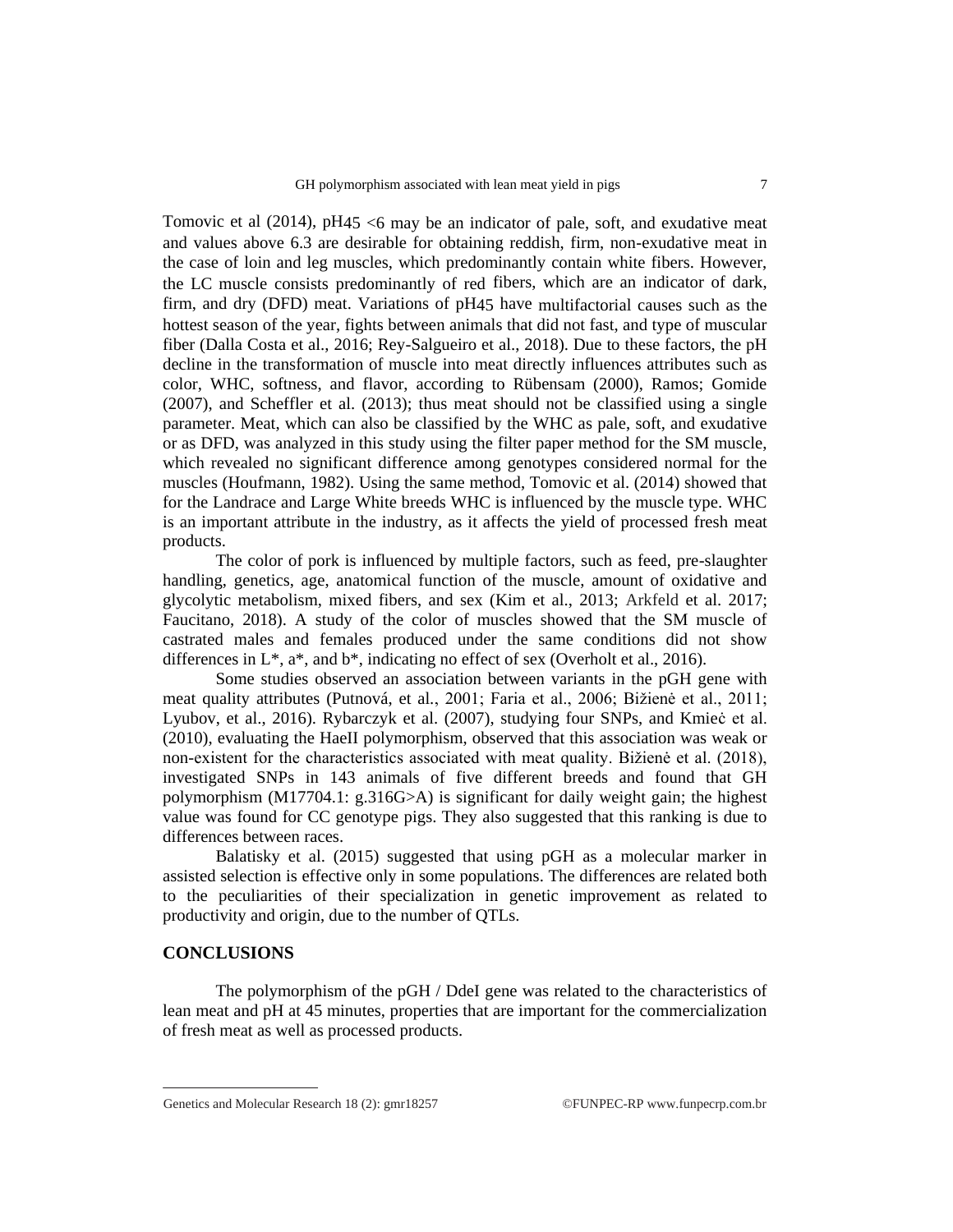# **ACKNOWLEDGMENTS**

The authors thank Embrapa Genetic Resources & Biotechnology and the São Pedro Slaughterhousefor their help.

## **CONFLICTS OF INTEREST**

The authors declare no conflict of interest.

#### **REFERENCES**

- ABCS (Associação Brasileira dos Criadores de Suínos). (1973). Métodos brasileiros de classificação de carcaças. 2. ed. Rio Grande do Sul: Estrela. 17 p.
- Al-Samarai FR and Al-Kazaz AA (2015). Applications of Molecular markers a in animal breeding: a review. *Am. J. Appl. Sci. Res.* 1(1): 1–15. http//:doi:10.11648/j.ajasr.20150101.11.
- Antunes RC (2018). Efeitos das linhas maternas e paternas e do genótipo Hal em Suínos. 1. ed. Beau Bassin: Novas Edições Acadêmicas.
- Arkfeld EK, Mohrhauser DA, King DA, Wheeler TL, et al. (2017). Characterization of variability in pork carcass composition and primal quality. *J. Anim. Sci.* 95: 697–708.<https://doi:10.2527/jas.2016.1097>
- Balatsky VN, Saienko AM, Pena RN, Buslyk TV, et al. (2015). Genetic diversity of pig breeds on ten production quantitative traits loci. *Cytol. Genet.* 49(5): 299–307.<https://doi.org/10.3103/S0095452715050023>
- Bižienė R, Miceikienė I, Baltrėnaitė L and Krasnopiorova N (2011). Association between growth hormone gene polymorphism and economic traits in pigs. *Vet. Med. Zoot.* 56: 56–78.
- Bižienė R, Morkūnienė K, Mišeikienė R, Pečiulaitienė N, et al. (2018). Effects of single nucleotide polymorphism markers on the carcass and fattening traits in different pig populations. *J. Anim. Feed Sci.* 27: 255–262. <https://doi.org/10.22358/jafs/95020/2018>
- Casas‐Carrillo E, Kirkpatrick BW, Prill‐Adams A, Price SG, et al. (1997). Relationship of growth hormone and insulin‐like growth factor‐1 genotypes with growth and carcass traits in swine. *Anim. Genet.* 28: 88–93.
- Cheng WT, Lee CH, Hung CM, Chang TJ, et al. (2000). Growth hormone gene polymorphisms and growth performance traits in Duroc, Landrace and Tao-Yuan pigs. *Theriogenology*. 54: 1225–1237. <http://doi.org/10.1016/S0093-691X> (00)00429-5
- Cheng Y, Liu S, Su D, Lu C, et al. (2016). Distribution and linkage disequilibrium analysis of polymorphisms of GH1 gene in different populations of pigs associated with body size. *J. Genet.* 95: 79–87.<http://doi.10.1007/s12041-015-> 0611-0
- Dalla Costa FA, Devillers N, Paranhos da Costa MJR, et al. (2016). Effects of applying preslaughter feed withdrawal at the abattoir on behaviour, blood parameters and meat quality in pigs. *Meat Sci.* 119: 89–94. http/: doi: 10.1016/j.meatsci.2016.03.033
- Falconer DS and Mackay TFC (1996). Introduction to quantitative genetics. Harlow: Longman, Scientific&Technical, 464 p.
- Faria DA, Guimaraes SEF, Lopes OS, Pires AV, et al. (2006). Association between G316A growth hormone polymorphism and economic traits in pigs. *Genet. Mol. Biol.* 29: 634–640.
- Faucitano LJ (2018). Preslaughter handling practices and their effects on animal welfare and pork quality. *J. Anim. Sci.* 96: 728–738. <http://>doi: 10.1093/jas/skx064
- Franco MM, Santana BAA, Goulart Filho LR, Antunes RC, et al. (2001). Determination of polymorphisms in the growth of the hormone gene in three populations of pigs. *Cienc. Rural* 3: 329–331. <https://doi.org/10.1590/S0103-> 84782001000200023
- Franco MM, Antunes RC, Borges M, Melo EO, et al. (2008). Influence of breed, sex and growth hormone and halothane genotypes on carcass composition and meat quality traits in pigs. *J. Muscle Foods*. 19: 34–49. <https://doi.org/10.1111/j.1745-4573.2007.00098.x>
- Franco MM, Antunes RC, Silva HD and Goulart LR (2005). Association of PIT1, GH and GHRH polymorphisms with performance and carcass traits in Landrace pigs. *J. Appl. Genet.* 46: 195–200.
- Grau R, Hamm R (1953). Eine Einfache Methode zur Bestimmung der Wasserbindung im Fleisch. *Fleischwirtschaft.* 4: 295–297.
- Hofmann K, Hamm R and Bluchel E (1982). Neus über die Bestimung der Wasserbindung im Fleisch. *Fleischwirtschaft.* 62: 346.
- Joo ST, Kim GD, Hwang HY and Ryu YC (2013). Control of fresh meat quality through manipulation of muscle fiber characteristics. *Meat Sci.* 95: 828–836. <https://doi.org/10.> 1016/j.meatsci.2013.04.044

Genetics and Molecular Research 18 (2): gmr18257 ©FUNPEC-RP [www.funpecrp.com.br](http://www.funpecrp.com.br)